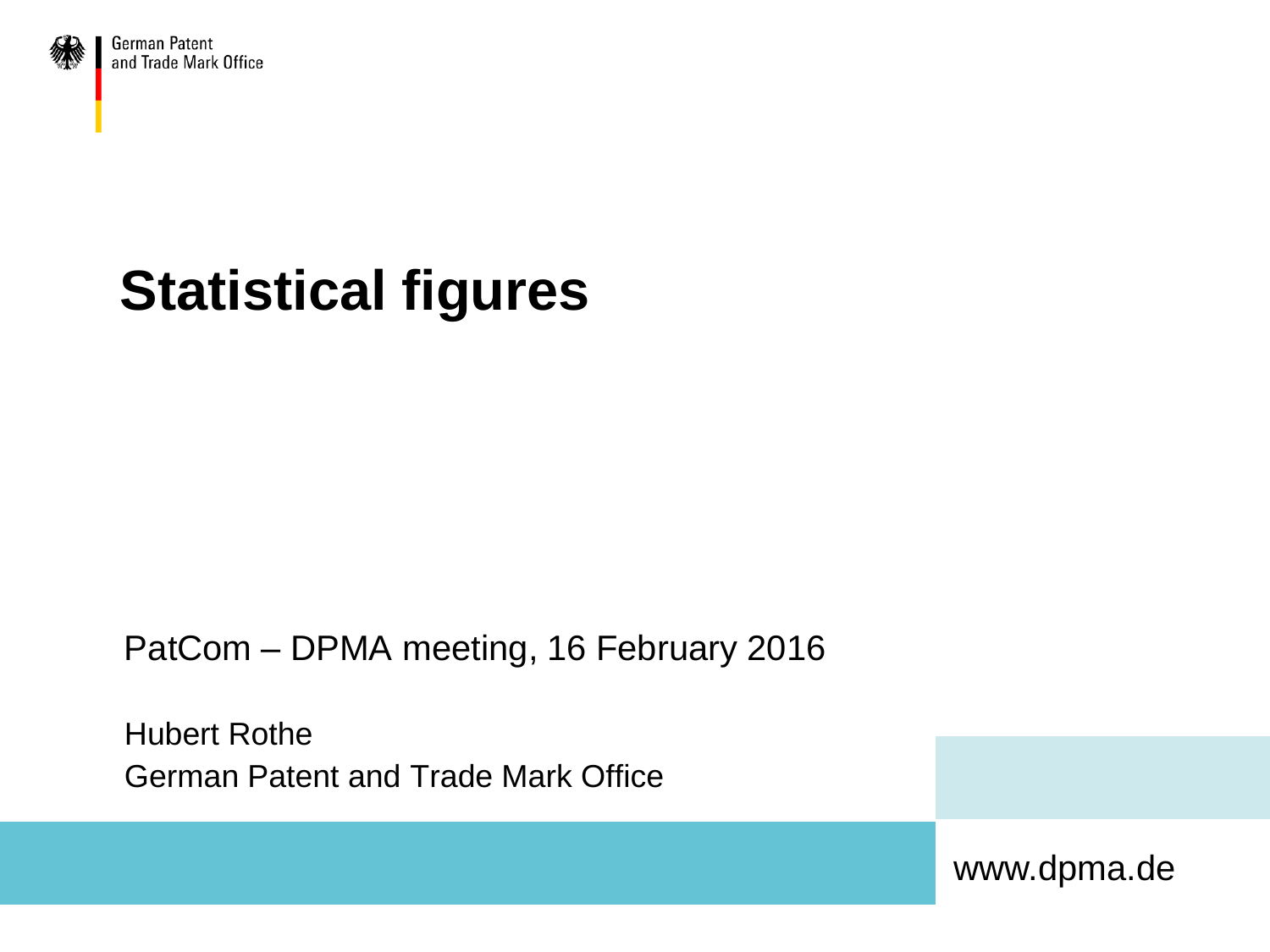

German Patent<br>and Trade Mark Office

#### 2015 budget estimate

| <b>Income</b>       | approx. $€ 360$ m |
|---------------------|-------------------|
| <b>Expenditure</b>  | approx. $€$ 209 m |
| including personnel | $\epsilon$ 133 m  |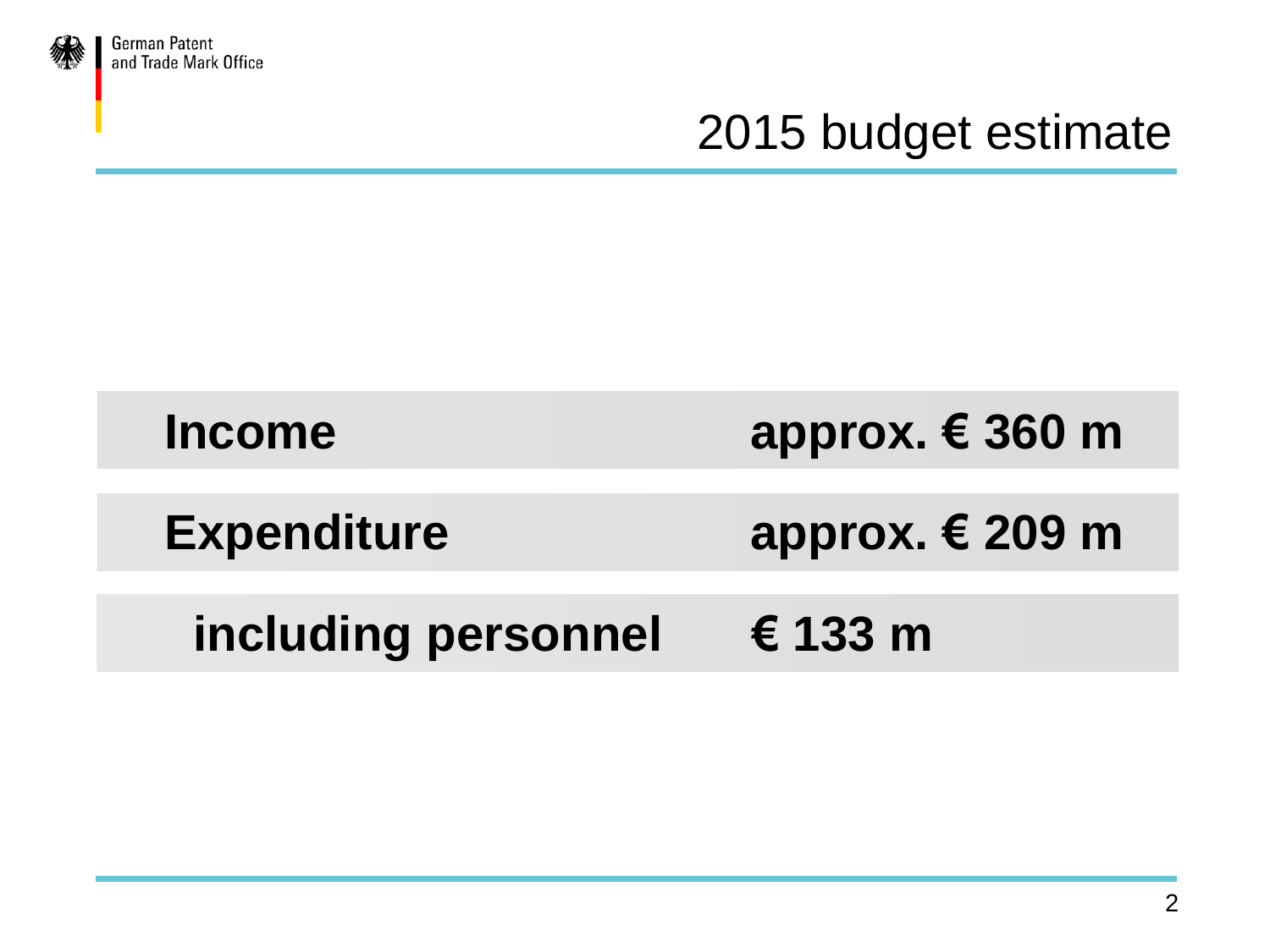

#### Human resources development

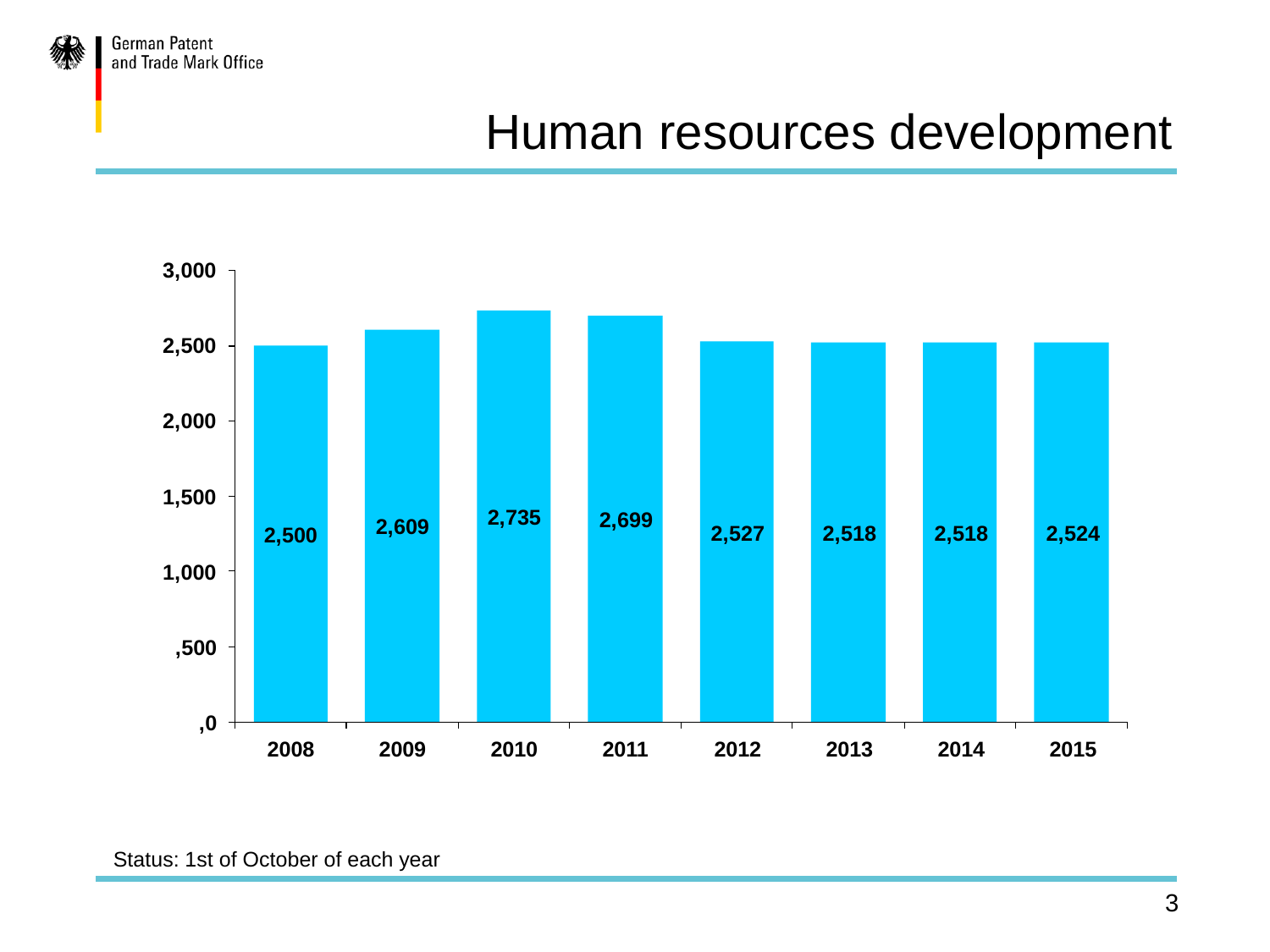

### Development of patent applications

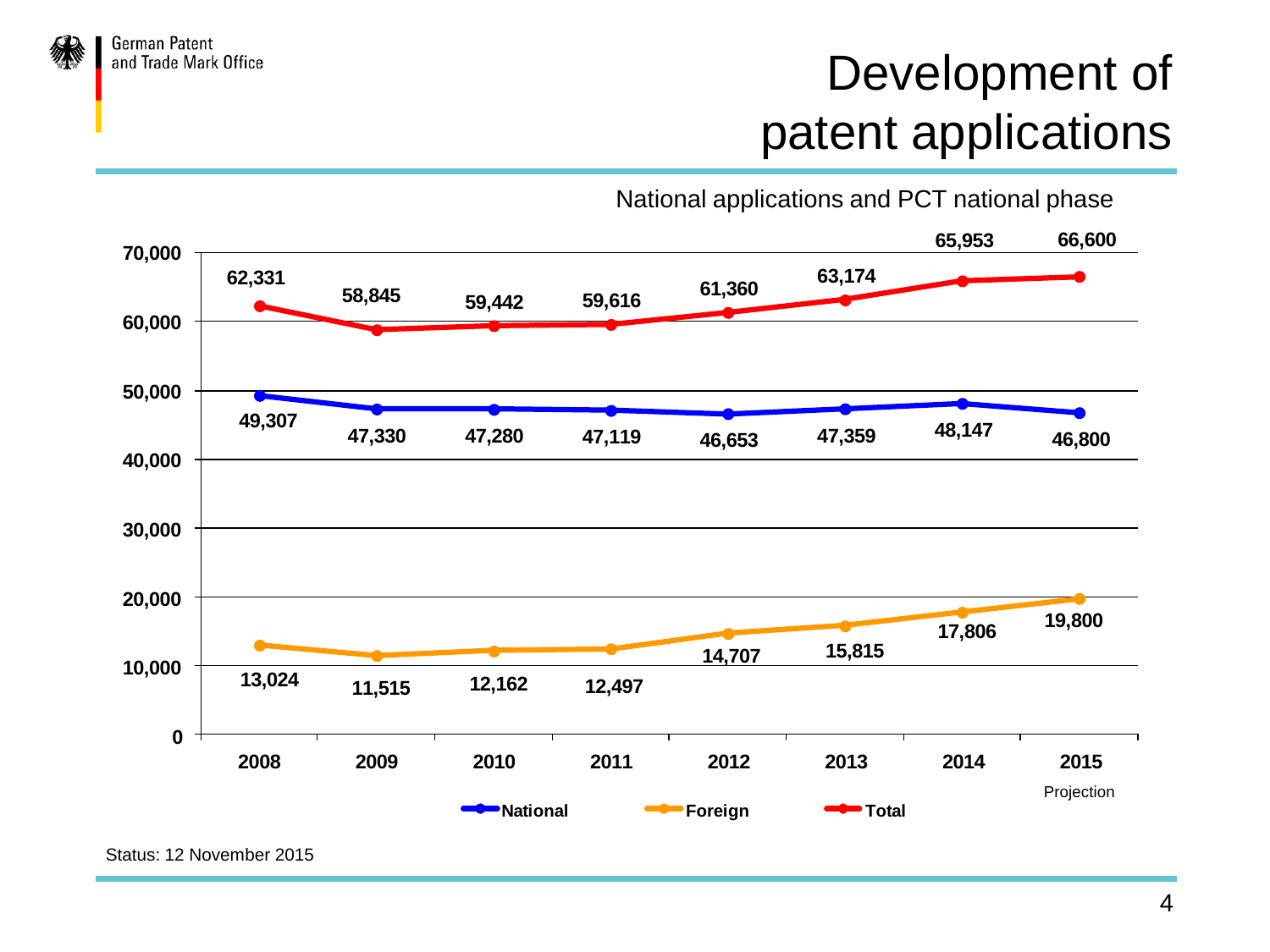

# Development of PCT applications filed from abroad

PCT national phase

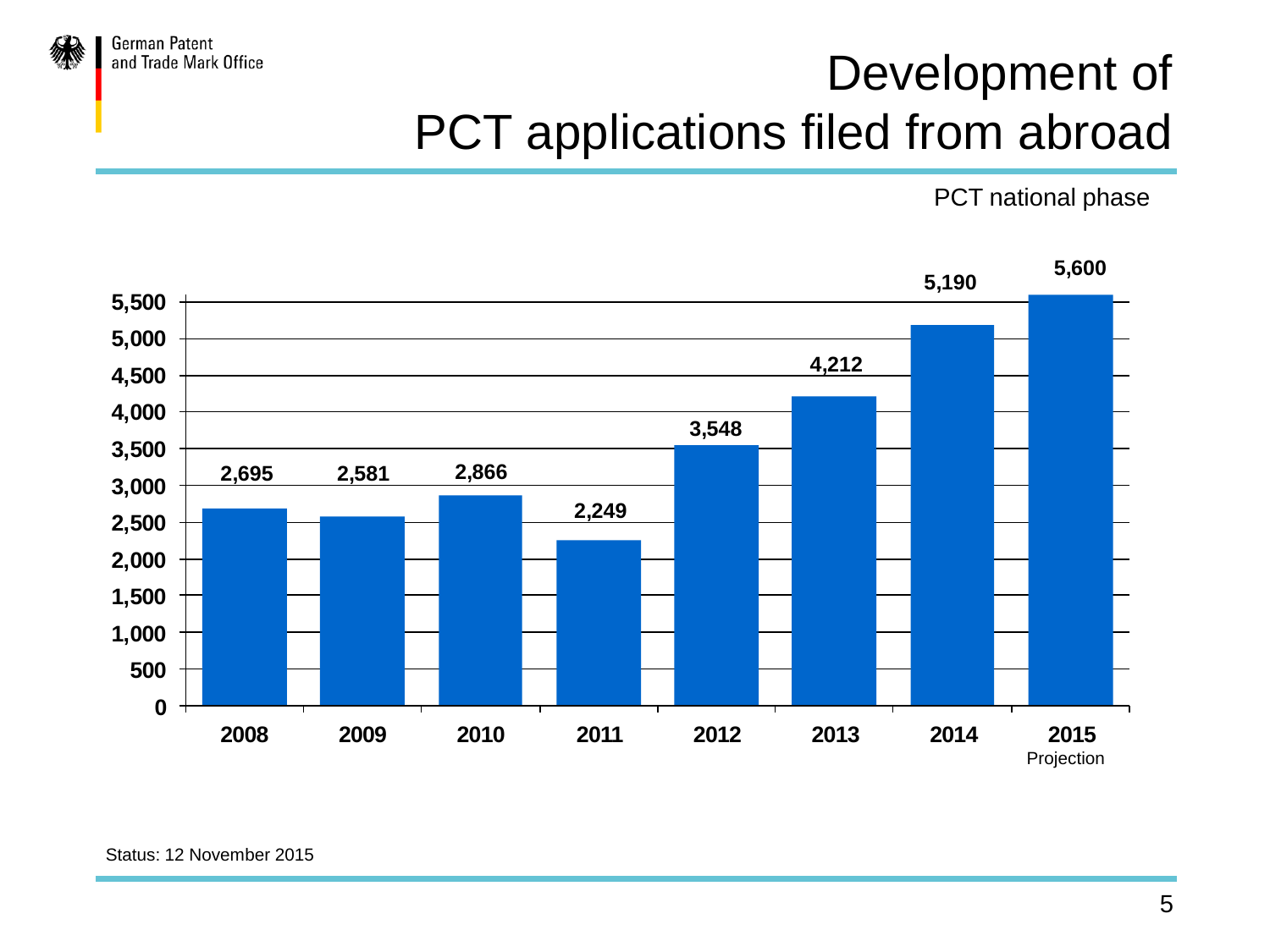

## Examination requests and patent examination procedures pending





patent examination procedures pending\*

- validly opened examination procedures and other new cases received (specifically, remissions by the Federal Patent Court, allowed appeals, reinstatements)
- \* number of examination procedures under processing by examiners

Status: end of February 2015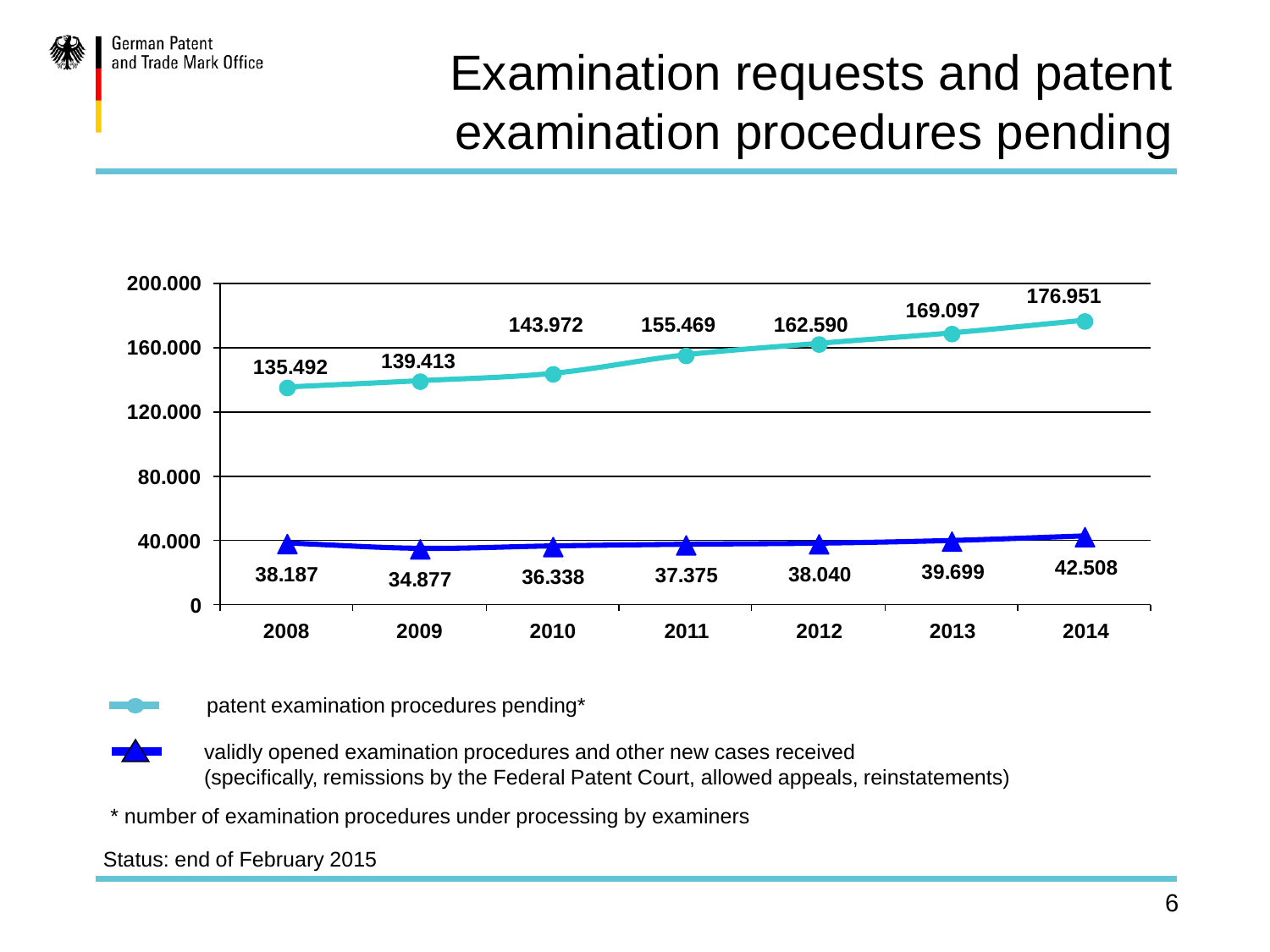

German Patent and Trade Mark Office

### Patent examination procedures

Rate of first office actions issued within 10 months (*8-Monatsakten,* rate in %)



Due to a change in methodology, the data from 2010 onwards cannot be directly compared to those of previous years Status: 23.02.2015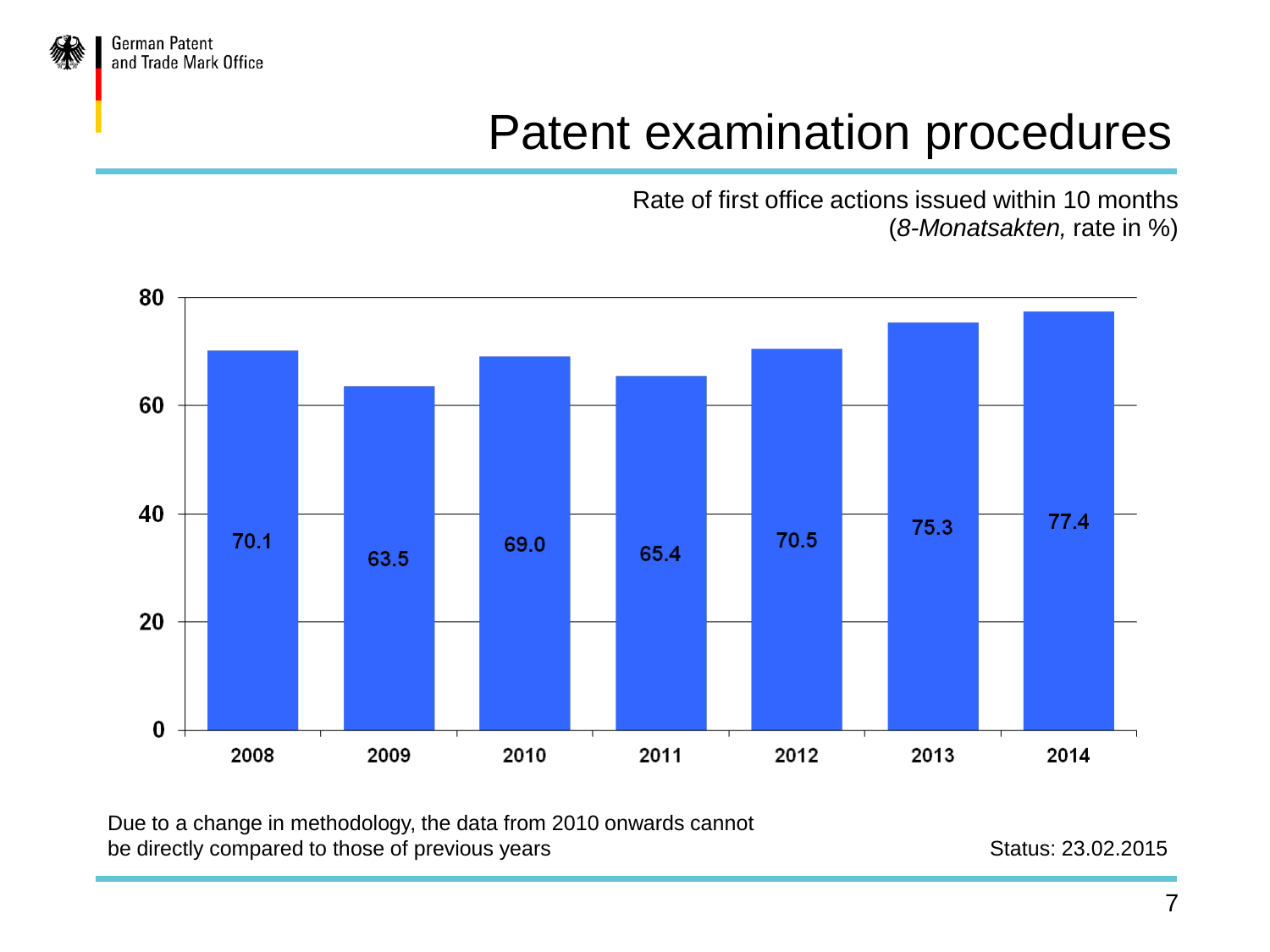### Development of trade mark applications





**German Patent** and Trade Mark Office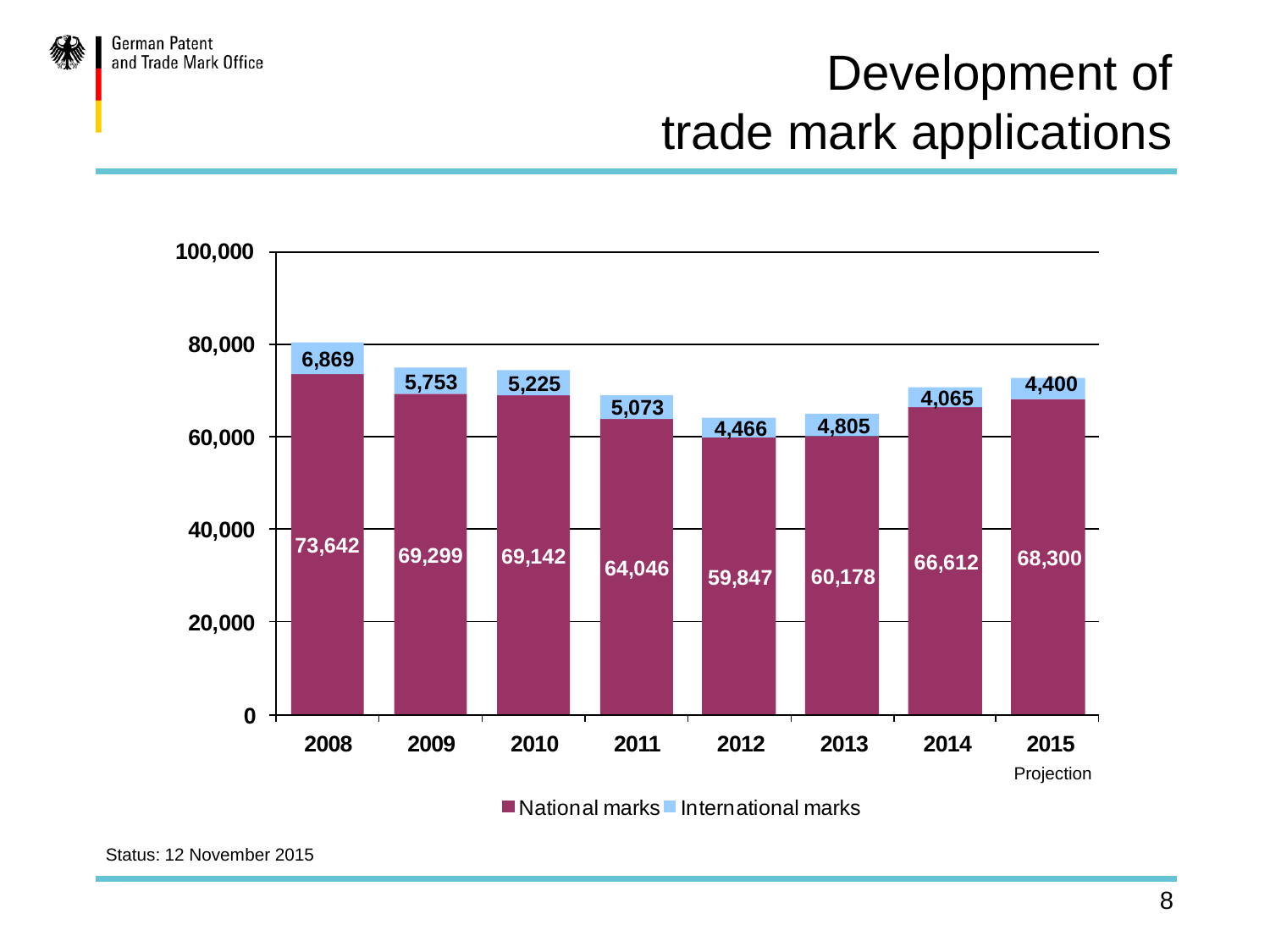



**German Patent** and Trade Mark Office